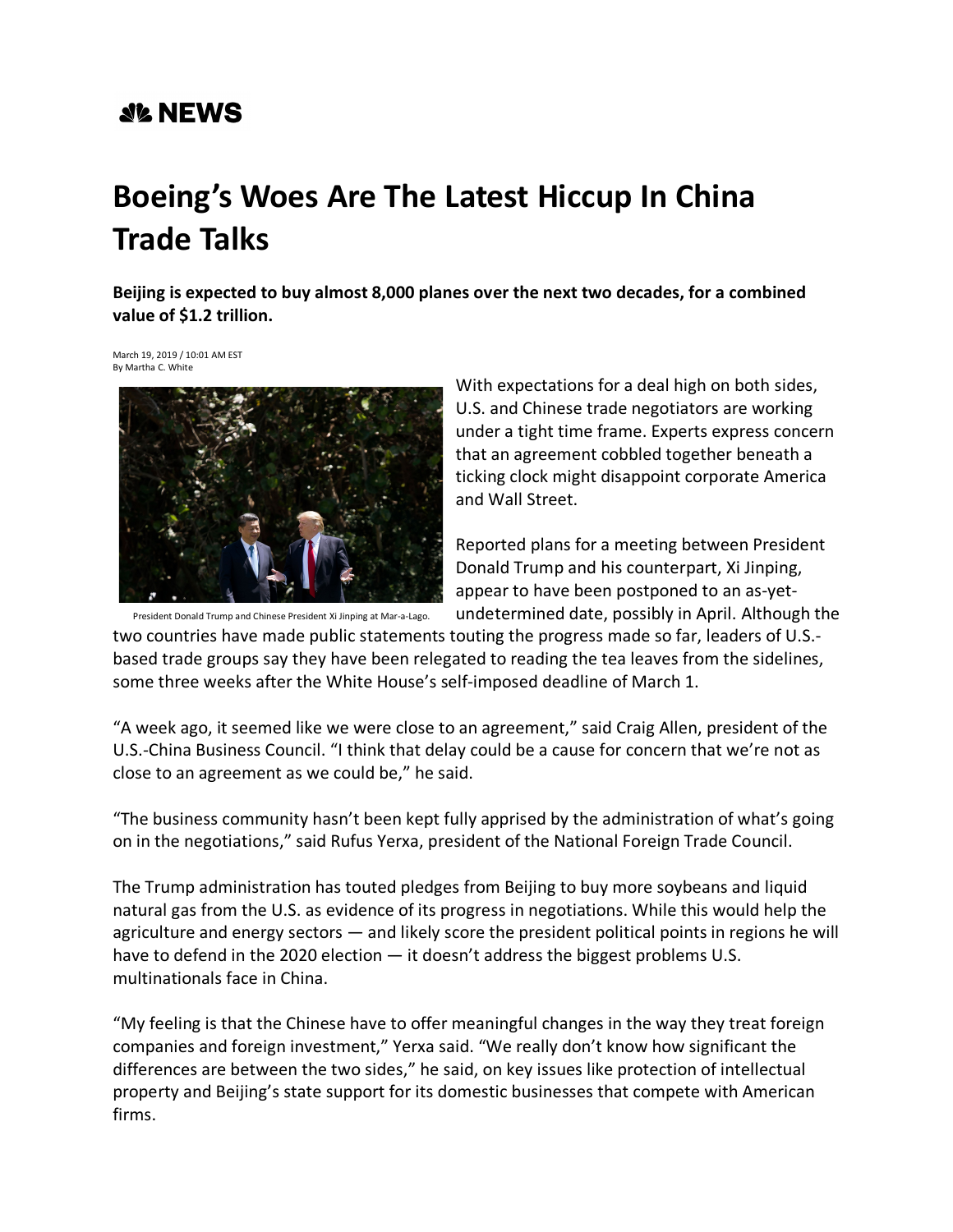An agreement by China to buy more U.S. goods also would raise the trade deficit on that export category, which has risen to a record \$891 billion under Trump. The president previously has railed against the size of the trade deficit, saying on Twitter last year, "The U.S. has been ripped off by other countries for years on Trade."

Boeing's current woes further complicate the situation regarding the trade deficit: The plane manufacturer said last year that Chinese airlines would buy 7,690 planes over roughly the next two decades, for a combined value of \$1.2 trillion. Now, according to Bloomberg, China is said to be considering striking Boeing's troubled 737 Max jet from the list of goods it planned to purchase from the U.S., following two high-profile crashes within six months that investigators say bear similarities. Three-quarters of those Chinese purchases would be single-aisle aircraft, Boeing had said — a forecast that is now in jeopardy since the Max is the new version of Boeing's single-aisle best-seller, the 737. The Max is currently grounded by air transport agencies worldwide.

Even if the U.S. trade delegation can navigate the added complication of its biggest export driver being taken out of the equation, analysts say any deal that fails to address the structural reforms sought by the U.S. on practices like joint-partnership requirements and forced technology transfers could make the losses incurred by some American companies for naught. "Some revenue will come back quickly — soft boycotts, tariff-related price increases, etcetera — but they might have to rework their supply chains, which will be a long-lasting and costly issue," said Sameer Samana, senior global market strategist at the Wells Fargo Investment Institute.

"Some companies may never recover from the damage the tariffs have caused, especially the smaller, overly leveraged firms," said George Kiraly, founder and CIO of the LodeStar Advisory Group.

Forecasts of future economic loss paint a similarly disheartening picture. A report published by the Rhodium Group, a consulting firm, in conjunction with the U.S. Chamber of Commerce found that the trade war's collective impact on the country's GDP could reach \$1 trillion over a 10-year period "across all tariff escalation scenarios."

The tech sector, a key driver of the current market rally, would be especially hard hit. "Import tariffs can shield domestic production from competition. That can encourage inefficiencies. One thing is clear we see a pretty strong negative impact on productivity … and resource allocation," said Lauren Gloudeman, a senior analyst at the Rhodium Group.

Of more immediate concern, a failure by U.S. negotiators to win key concessions could have ramifications on the stock market: If the scope of any deal is less comprehensive than Wall Street expected, investors may face a reckoning.

"Markets might rally a bit further, but a lot of optimism is now priced in on the announcement of a trade deal," Samana said. "We still think a deal is the most likely outcome, but it's hard to tell what the quality of the deal will be, in terms of how [and] whether it deals with the tougher issues," he said.